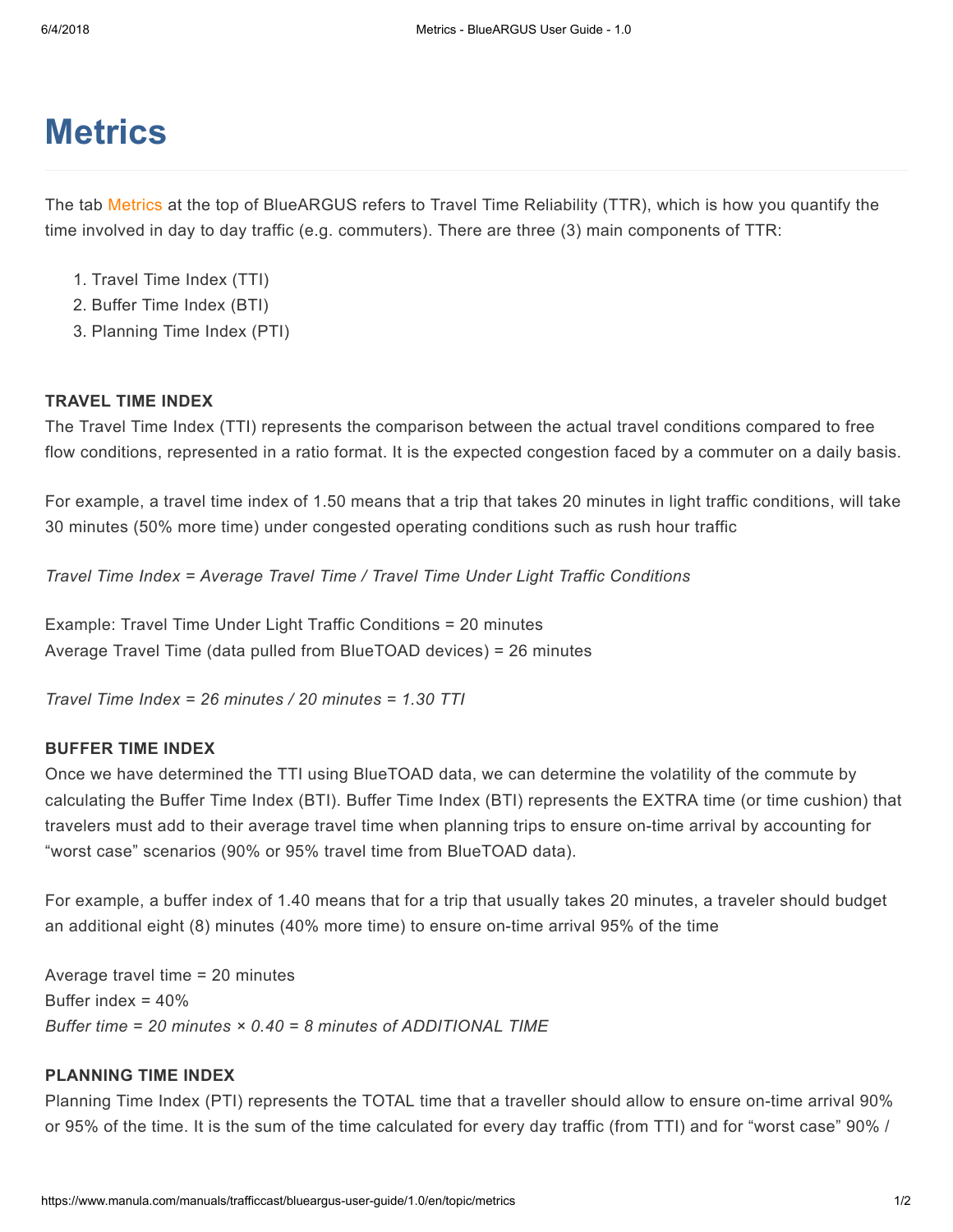#### 6/4/2018 Metrics - BlueARGUS User Guide - 1.0

95% data (from BTI). For example, a Planning Time Index of 1.60 means that for a trip that takes 15 minutes in light traffic, a traveler should budget a total of 24 minutes to ensure on-time arrival 95 percent of the time.

Free-flow travel time = 15 minutes Planning time index = 1.60 Planning time = 15 minutes × 1.60 = 24 minutes TOTAL TRAVEL TIME Time from TTI + Time from BTI = Time from PTI

[How to create a scheduled report](https://www.manula.com/manuals/trafficcast/blueargus-user-guide/1.0/en/topic/how-to-create-a-scheduled-report) [How to create a travel time reliability report](https://www.manula.com/manuals/trafficcast/blueargus-user-guide/1.0/en/topic/how-to-create-a-ttr-report)